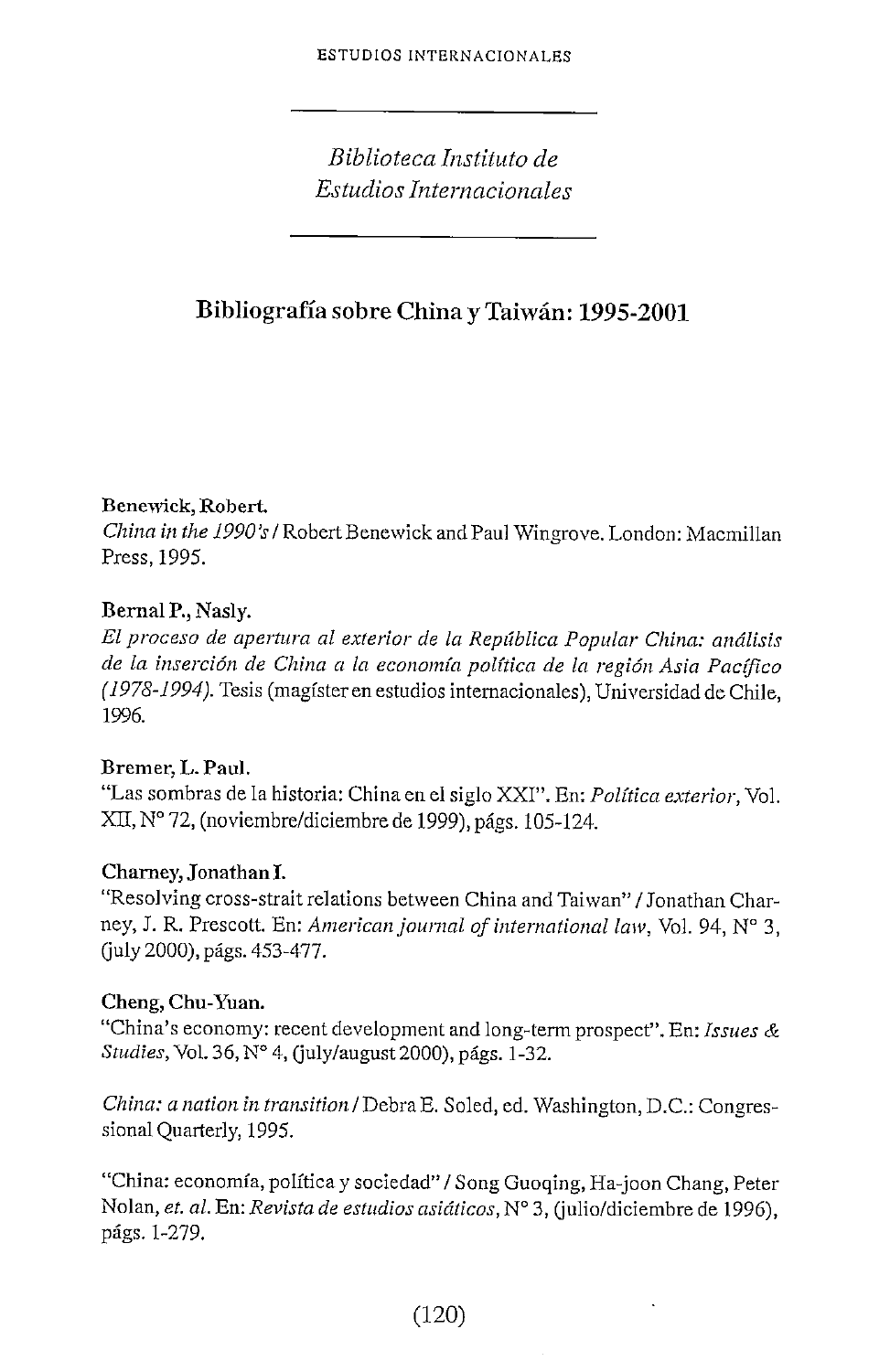#### Delage, Fernando.

"La nueva China en la comunidad internacional" / Fernando Delage y Juan Manuel López Nadal. Madrid : Centro Español de Relaciones Internacionales, 1998. En: *Cuadernos del CERI,* N° 1, (octubre de 1998), págs. 1-65.

### **Diamond, Larry.**

"Elections and democracy in greater China" /Larry Diamond, Ramón Hawley Myers, Linda Chao, *et.* a/. En: *The China Quarterly,* N° 162, (june 2000), págs. 365-631.

### **Dobbs-Higginson, Michael S.**

*Asia Pacific: its role in the new world disorder.* Victoria, Australia: Mandarín, 1996.

#### **Fdmonds, Richard Louis.**

"The People's Republic of China after 50 years" / Richard Louis Edmonds, Lucían W. Pye, John P. Burns. En: *The China Quarterly,* N° 159, (september 1999), págs. 563-800.

### **Fairbank,** John **King.**

*China, una nueva historia.* Barcelona: Andrés Bello, 1996.

### **Fan, Gang.**

"La inserción de China en la economía mundial". Madrid: Centro Español de Relaciones Internacionales, 1998. En: *Cuadernos del CERI,* N° 2, (octubre de 1998), págs. 1-54.

# Fernández **Lommen,** Yolanda.

"China en la OMC". En: *Política exterior,* Vol. XIV, N° 76, Quilo/agosto de 2000), págs.

#### **Frediane,** Ramón.

"Lacrisis asiáticay el proceso deglobalización".En: *Contribuciones,* año 15, Nº 3, (julio/septiembre de 1998), págs. 87-103.

#### **García-Hierro, Dolores.**

"Tíbet: recuerdo de un olvido". En: *Leviatán,* N° 80, (verano 2000), págs. 57-61.

# **Gilí, Bates.**

"Foreign and domestic influences on China's arms control and non proliferationpolicies"/Bates Gilí y Evan Medeiros. En: *The China Quarterly,* N° 161, (march 2000), págs. 66-94.

# **Gilí, Bates.**

"Sovereignty, intervention and peacekeeping : the view from Beijing" / Bates Gill and James Reilly. En: Survival, Vol. 42, N° 3, (autumn 2000), págs. 41-59.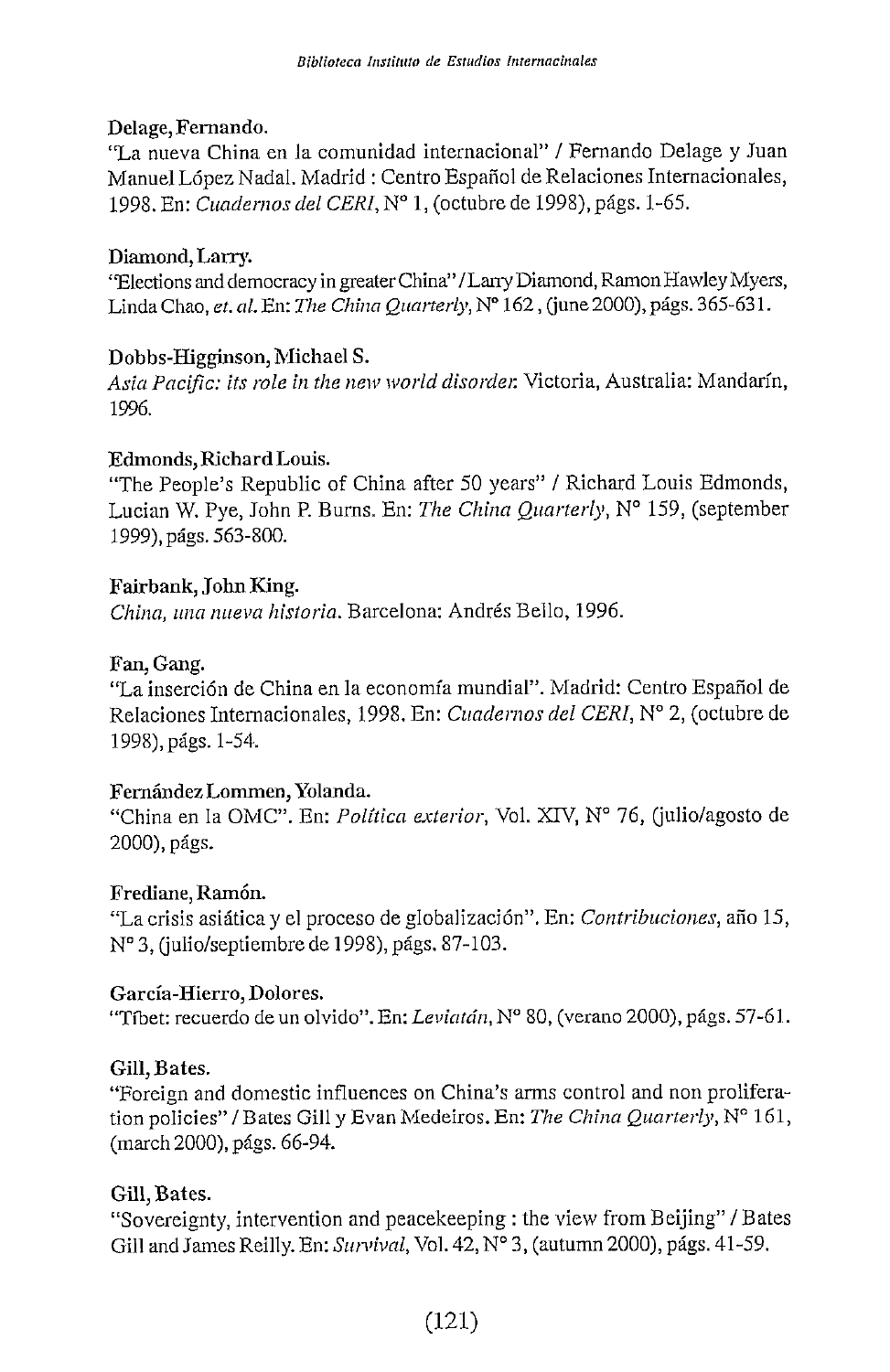# Gutiérrez, Hernán.

"Integración regional en el este asiático: conglomerados económicos y redes étnicas". En: *Estudios internacionales,* año 29, N° 114, (abril/junio de 1996), págs. 226-244.

### Gutiérrez, Hernán.

"Presente y futuro de las relaciones entre Taiwán y Chile". En: *Estudios inter*nacionales, año 28, Nº 111, (julio/septiembre de 1995), págs. 308-322.

### Gutiérrez, Hernán.

*Relations bet\veen the Republic of China and the Republic of Chile I* Hernán Gutiérrez, Lin Chou. Baltimore, Md.: Universíty of Maryland, 1995,

### Hurng-Yu, Chen.

"The PRC's South China Sea policy and strategies of occupation in the Paracel and Spratly Islands". En: *hsues & Studies,* Vol. 36, N° 4, Guly/august 2000), págs. 95-131.

### Jie, Chen.

"The influences of democracy on Taiwan's foreign policy". En: *Issues & Studies,Vol.* 36,N°4, (july/august2000), págs. 1-32.

# Krause, LawrenceB.

"Informe sobre economía política de la crisis financiera asiática de 1997-1998." Santiago, Chile: Fundación Chilena del Pacífico, 1999. En: *Estudios e infonnes del Pacífico*, Nº 4, (abril de 1999).

#### Lampton, David M.

"China". En: *Foreign policy,* N° 110, (spring 1998), págs. 13-27.

#### Lardy, Nicholas R.

"China's economic growth in an international context". En: *The Pacific Review,* Vol. 12, N° 2, (june 1999), págs. 163-171.

#### Lau, Raymond W.K.

"Left and right in China's economic reform in the 1990s and the facade of the third thought liberation". En: *The Pacific Review,* Vol. 12, N° 1, (march 1999), págs. 79- 102.

# Lee, Teng-hui.

"La exclusión de la República de China es una gran pérdida para la comunidad internacional". En: *Ciencia política,* Colombia, N° 40, (tercer trimestre de 1995), págs. 127-129.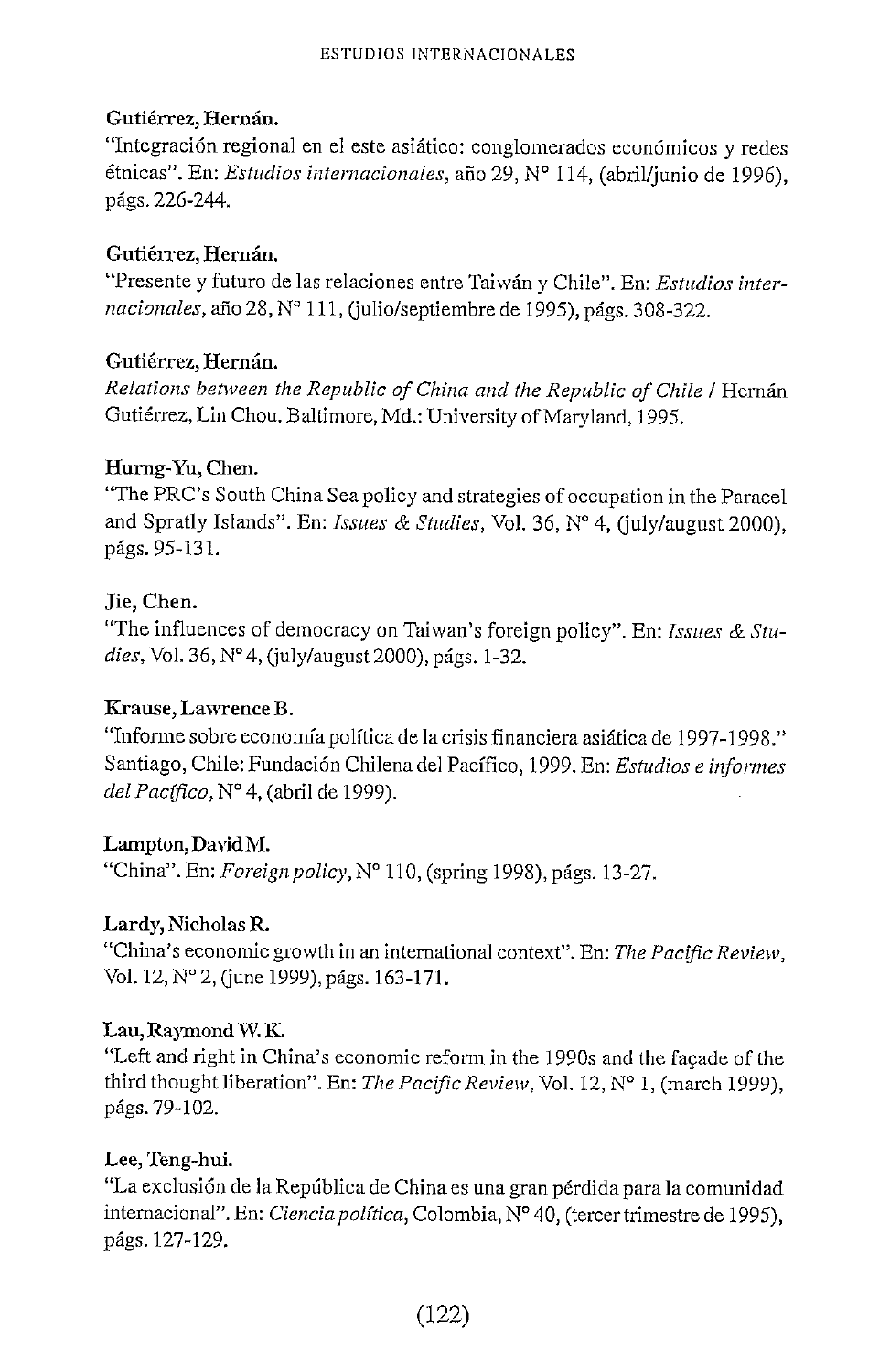#### **Liu, Alan P. L.**

"A convenient crisis: looking behind Beijing's threats against Taiwan". En: *Issues & Studies,* Yol. 36, N° 5, (september/october2000), págs. 83-121.

### **Lo, Shiu Hing.**

"The politics of the debate over the Court of Final Appeal in Hong Kong". En: *The China Qiiarterly,* N° 1 61 , (march 2000), págs. 221-239.

### **Malik, J. Mohán.**

"China and the nuclear non-proliferation regime". En: *Contemporary Southeast Asia,* Yol. 22, N° 3, (december2000), págs. 445-478.

*Managing the Taiwan issue: key is better U.S. relations wíth China.* New York, Council on Foreign Relations, 1995.

### Mok, Vincent.

"Post-Mao economic transition: the role of non-state enterprises". En: *Issues & Studies,* Yol. 36, N° 2, (march/april 2000), págs. 1-31 .

### **Nathan, Andrew J.**

"The Tiananmen papers". En: *Foreign Affaírs,* Yol. 80, N° 1 , (january/february 2001), págs. 1-48.

# **Oliva, Carla.**

*Las relaciones República Popular China-Tahván (1949-1999).* Rosario, Argentina: Centro de Estudios en Relaciones Internacionales de Rosario, 2000.

# **Piñeiro Iñíguez, Carlos.**

*La flecha amarilla: Hong Kong-China y el nuevo equilibrio político en el Lejano Oriente I* Instituto del Servicio Exterior de la Nación (Argentina), Buenos Aires: Nuevohacer Grupo Editor Latinoamericano, 1998.

#### Roberts, Brad.

"China: the forgotten nuclear power" / Brad Roberts, Robert Manning, Ronald Montaperto. En: *Foreign Affairs,* Yol. 79, N° 4, Quly/august 2000), págs. 53-63.

#### **j Xulio.**

"Macao, la colonia olvidada: China recupera el último territorio europeo en el continente asiático". En: *Política exterior,* Yol. XII, N° 72, (noviembre/diciembre 1999), págs. 42-49.

# Saunders, Phillip C.

"China's America watchers: changing attitudes towards the United States". En: *The ChinaQuarterly,NQ* 161, (march 2000), págs. 41-65.

# (123)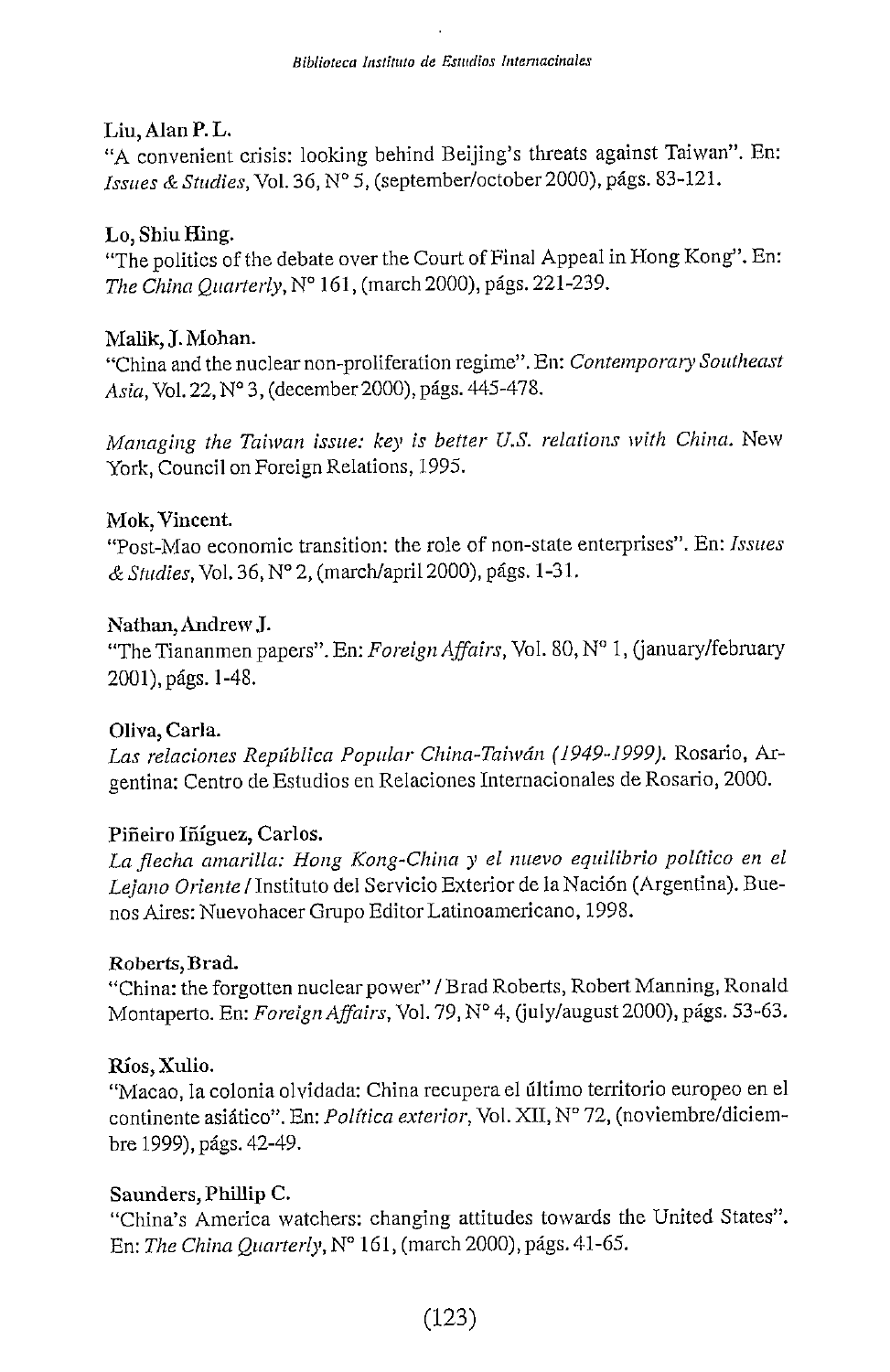### Segal, Gerald.

"¿Importa China?". En: *Política exterior,* Yol. XIV, N° 73, (enero/febrero de 2000), págs. 77-87.

### Shambaugh, David.

"Facing reality in China policy". En: *Foreign Affairs,* Yol. 80, N° 1, (january/ february 2001), págs. 50-64.

### Shee, Poon Kim.

"The South China Sea in China's strategíc thinking". En: *Contemporaiy SoutheastAsia,Vo\.* 19,N°4, (march 1998),págs. 369-387.

# Soto Alvarez, Augusto.

"Chile mira hacia China: relaciones en una nueva era". En; *Estudios internacionales,* año 31, N° 121-122, (enero-junio de 1998), págs. 35-51.

# Storey, lan James.

"Creeping assertiveness; China, the Philippínes and the South China Sea dispute". En: *Contemporary Southeast Asia,* Yol. 21, N° 1, (april 1999), págs. 95- 118.

"Taiwán: democratización, cambio económico y relaciones internacionales". / Tien Hung-mao, Liu Dig-yih, Chen Sun. En: *Revista de estudios asiáticos,* N° 4, (enero/junio de 1997), págs. 1-222.

# Taylor, Robert

*Greater China and Jopan: prospecís for an economic partnership in East Asia.* London: Routledge, 1996.

# Wang, Hongying.

"The asian financial crisis and financial reforms in China". En: *The Pacific Review,* Yol. 12, N° 4, (december 1999), págs. 537-556.

*Weaving the net: conditional engagement with China / Shinn, James, ed. New* York, Council on Foreign Relations, 1996.

# Wilhelmy von Wolff, Manfred.

"El proceso de reformas en China y su política exterior". En: *Estudios públicos,* N° 78, (otoño 2000), págs. 143-274.

# Wu,Xinbo.

"U.S. security policy in Asia: implications for China-U.S. relations". En: *Contemporary Southeast Asia,* Yol. 22, N° 3, (december 2000), págs. 479-497.